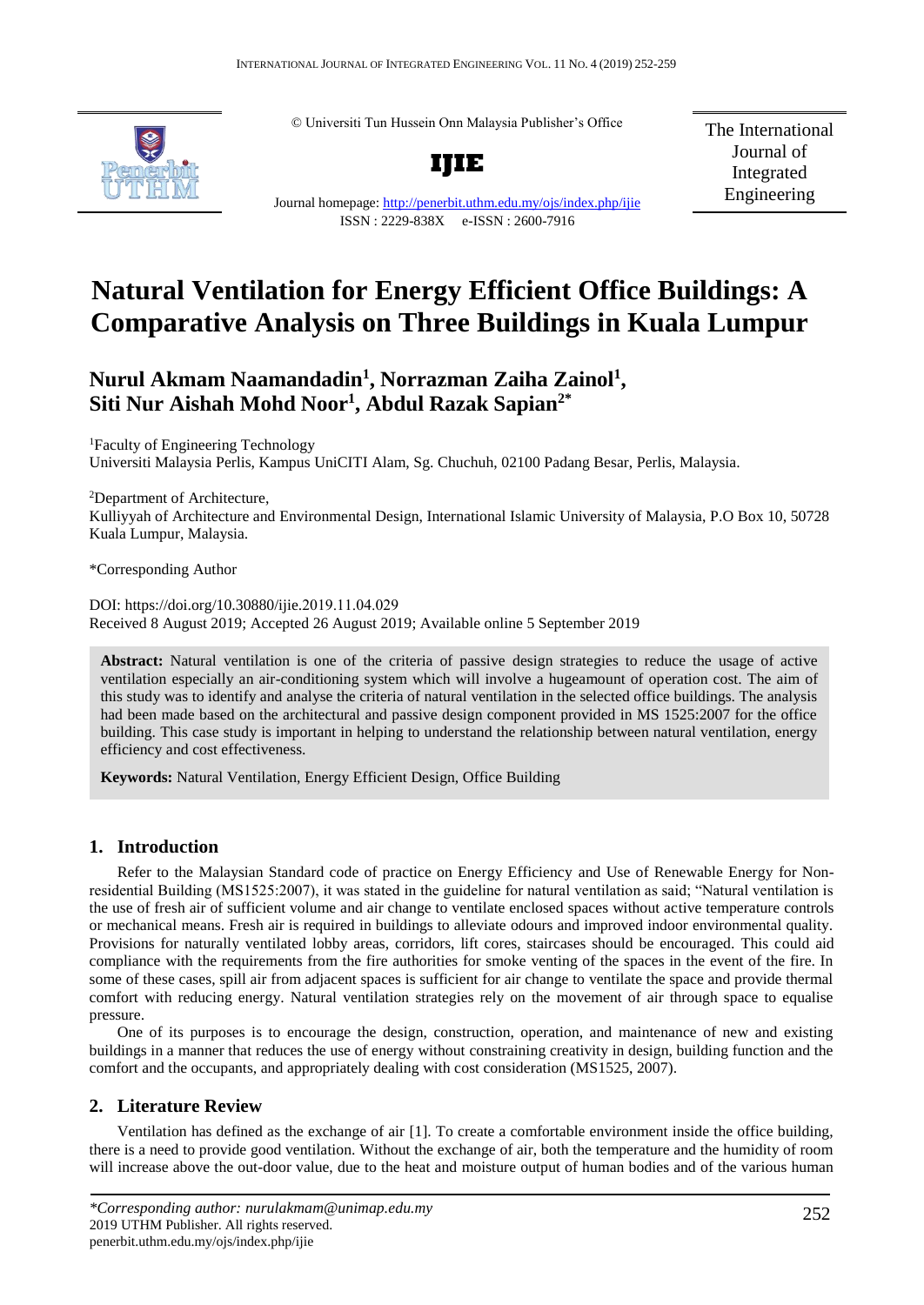activities. Thus, for Malaysia climate, there is a need for a frequent change of air (ventilation) and a sensible air movement across the body surface [1].

Ventilation will also be necessary to the space between the roof and ceiling, and adequate openings must be provided for this purpose. Ventilation of the roof space can cause a ceiling temperature to drop 2 degree Celsius, without any other constructional change. Care must be taken to avoid air which has passed through a roof space reaching the living zone (e.g. discharged onto a veranda) as this will be much hotter than the normal out-door air [1].

The lightweight timber construction holds little heat and cools adequately at night. The elevated position provides a better security and better air movement than single storey shelters. The thatched roof is an excellent thermal insulator, although it may not be quite waterproof when new. The broad eaves shade the walls and openings, provide protection from driving rain and sky glare and permit the openings to be kept open most of the time [1].

According to [2], cross ventilation should be used (even in air-conditioned spaces, to cope with system breakdowns), letting fresh air in and exhausting hot room air. Good air movement promotes heat emission from the human body surface and gives a feeling of comfort. Sky-courts, balconies, and atriums as open spaces and transitional spaces at the upper parts of the tall building encourage wind flow into internal spaces. Side vents operating as wind scoops located at the edges of the facade capture wind and make the best use of the high wind speeds found at upper levels. Wind can be channelled into ceiling plenums to ventilate inner spaces [2].

Natural ventilation (NV) is widely recognised as a low energy approach to conditioning the interiors of buildings. Natural ventilation is one of the criteria of passive design strategies in order to reduce the usage of active ventilation especially air-conditioning system (operation cost). The term 'natural ventilation' usually conjures up an image of a small scale building, with a shallow plan depth, operable perimeter windows and variable and unpredictable internal temperatures, air quality and airspeeds [3]. The manual operation of windows can be inconvenient, but on the other hand, it has been shown that the provision of personal environmental control can, in part, enhance satisfaction with the building's internal conditions through adaptive opportunity [4] and the 'connectivity' with the outside world can be welcome. The simple NV strategy is therefore only well suited to temperate climates, sites with a benign microenvironment, buildings with modest internal heat gain and when occupant activities will tolerate variations of internal temperature.

Where such conditions do not prevail, or where deep plan buildings and sealed facades are required, designers generally presume that a mechanical ventilation strategy is necessary— and this usually means air conditioning. This presumption is, in fact, enshrined in some standards. For example, ASHRAE Standard 62.1 [4] states that NV systems are permitted 'in lieu of or in conjunction with mechanical ventilation systems' but goes on to list a number of prerequisites which should be met. As the work of [5] has shown, air-conditioned buildings invariably consume more energy to offer the same level of service to occupants than NV alternatives. The fans, pumps and control equipment being responsible for much of the additional electrical energy consumption (rather than the chillers) [6].

Hybrid buildings can reduce energy consumption whilst offering the potential to combat tough climatic and site conditions and the prospect of meeting stringent internal environmental conditions [5].

'Advanced natural ventilation' (ANV) [5] offers a way forward and in recent years there has been a resurgence of interest in stack-ventilated buildings. Stack ventilation happens when; buildings in which tall chimneys, light-wells or atria are used to draw fresh air through the building. Because the flow is buoyancy-driven, if properly designed, the volume flows of air will increase or decrease in line with the increase or decrease in the inside to outside air temperature difference. Thus, if internal heat gains increase, causing a rise in space temperatures, air flows will naturally increase (e.g. without any intervention from fans and with no need to adjust control louvre or damper settings). Stack ventilated buildings are, therefore, tolerant of changes in occupancy and robust to imprecision in the operation of airflow controls (e.g. dampers and windows) [6]. Stack ventilated buildings allowed air to be delivered at the low level and exhausted at the high level, i.e. a displacement ventilation strategy, which can yield improved air quality and more effective ventilation cooling than mixing ventilation [7].

Airflow rates are invariably controlled by dampers at the inlets and outlets by using a building management system (BMS). This makes the strategy eminently suitable for buildings with large, possibly open plan, spaces when no single occupant is exercising control over the internal environment, e.g. libraries, theatres and conference halls. However, the strategy does not entirely preclude operable windows, should this be deemed desirable, although some caution is required to avoid unwelcome draughts and the preferential supply of air from the windows rather than from the air delivery shaft when in mechanical cooling mode. Most importantly, it is possible for a NV building to have a sealed façade, thus opening up this low energy strategy as a real design possibility on noisy and polluted sites, in areas where security is of particular concern, to buildings which house valuable or easily stolen objects or where the façade must offer maximum design flexibility, for example, to adopt the vernacular of the surrounding buildings in areas of historic importance [6].

If the buildings are well designed with allowing NV, they do not require mechanical devices and air-conditioning system to enhance the airflow/circulation inside the building. Then, the operational cost of the building can be reduced and it is more cost effective.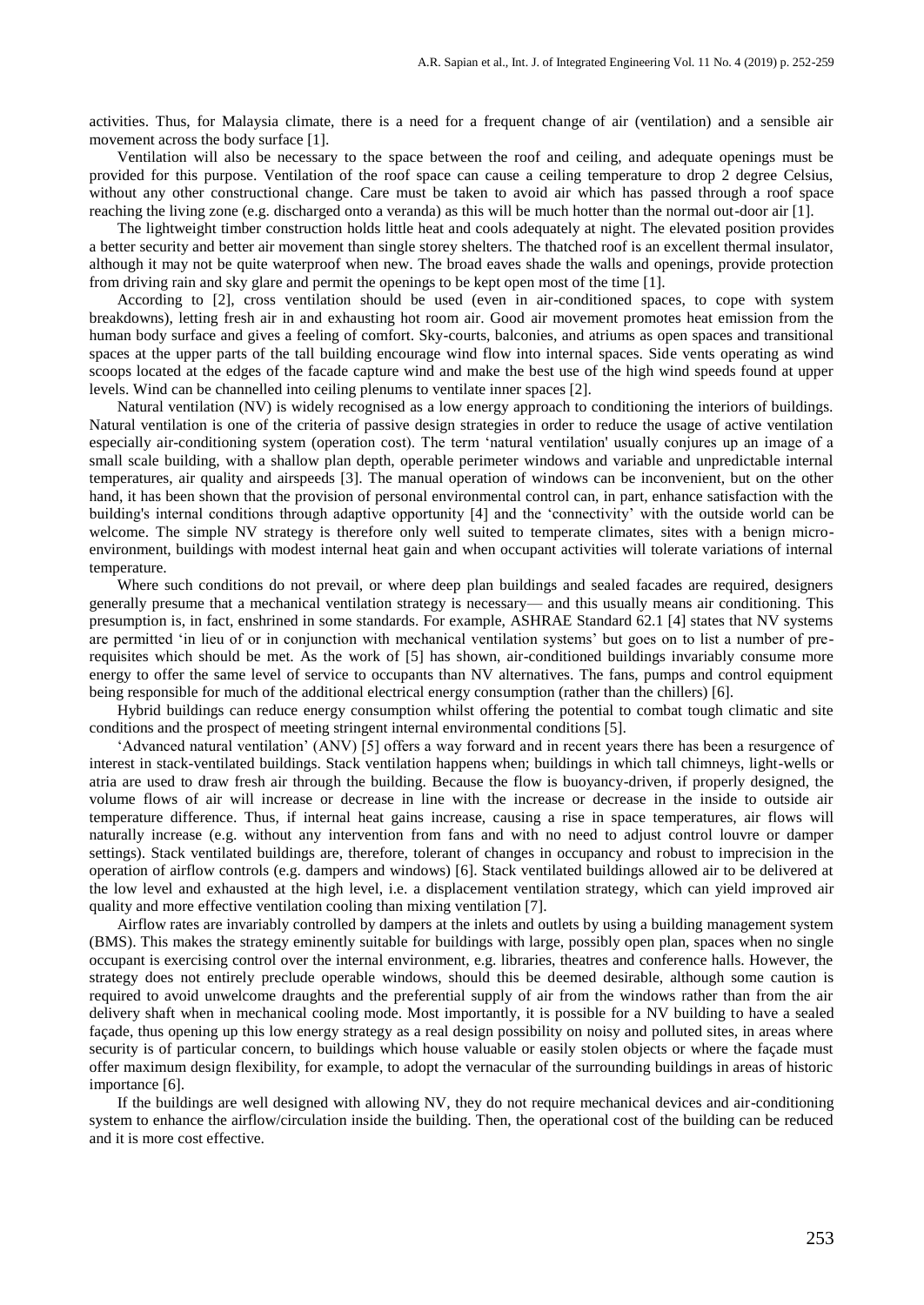## **3. Research Methodology**

In order to find out the architectural and passive design strategies those have been applied to the office buildings (in the reduction of the overall energy consumption), a case study had been carried out to discover the natural ventilation criteria for the selected energy-efficient buildings in Malaysia. A comparative analysis was done based on the secondary data collected from the buildings' owners and also the observation of the three (3) aspects such as:

- i) Cross ventilation
- ii) Stack ventilation
- iii) Air ventilation

The measures of this research are; i) Securities Commission Malaysia (SC Building), ii) Mesiniaga Tower and iii) LEO Building.

## **4. Data Analysis**

## **4.1 Building 1 ~ Securities Commission Malaysia (SCM)**

The building draws on the bumbung limas roof design (or over-hanged roof) (see Fig. 1), shading the walls and allowing natural ventilation. A unique double glazing recycles cooler waste air into a central atrium. Architect Serina Hijjas (designer of this building) foresees the development of a building skin that would 'maintain itself', and respond to climatic changes such as wind, sun, rain and temperature, while creating a building which would be self-sufficient in energy demands. She combined a traditional design for passive design strategy with a modern design.



**Fig. 1 - Bumbung Limas of Securities Commission Building. [8]**

Air intake louvres are provided with all around the eaves of the overhanging roof structure, while air exhaust outlets are provided to the selected high points of the sloping roof structure and an open Cooling Tower fan discharge as well as the pre-cool Air Handling Units. Below are the processes on how the building was naturally ventilated.

- i. The thermal flue façade which extends from level 1 to level 4 is essentially a modification of a double glazed façade with a 1.2-meter air gap serving as a multi-purpose maintenance walkway – ventilation air gap – buffer zone.
- ii. Used cooled air from the office space is exhausted at ceiling levels into this air gap between the inner and outer glazing. The quantum of this 'recycled' cooled air is equivalent to the fresh air intake provided for office occupants.
- iii. The air gap acts as a cool buffet zone keeping solar heat out of the building, and maintains a flue temperature between 28°C to 38°C which also serves to eliminate condensation on the glass surface, in addition, the thermal flue provides inherent acoustic function.
- iv. The lower portion of the atrium, for example, the occupancy zone (Lower Ground 1 to Ground Floor) is airconditioned by means of Low-Level air displacement principle.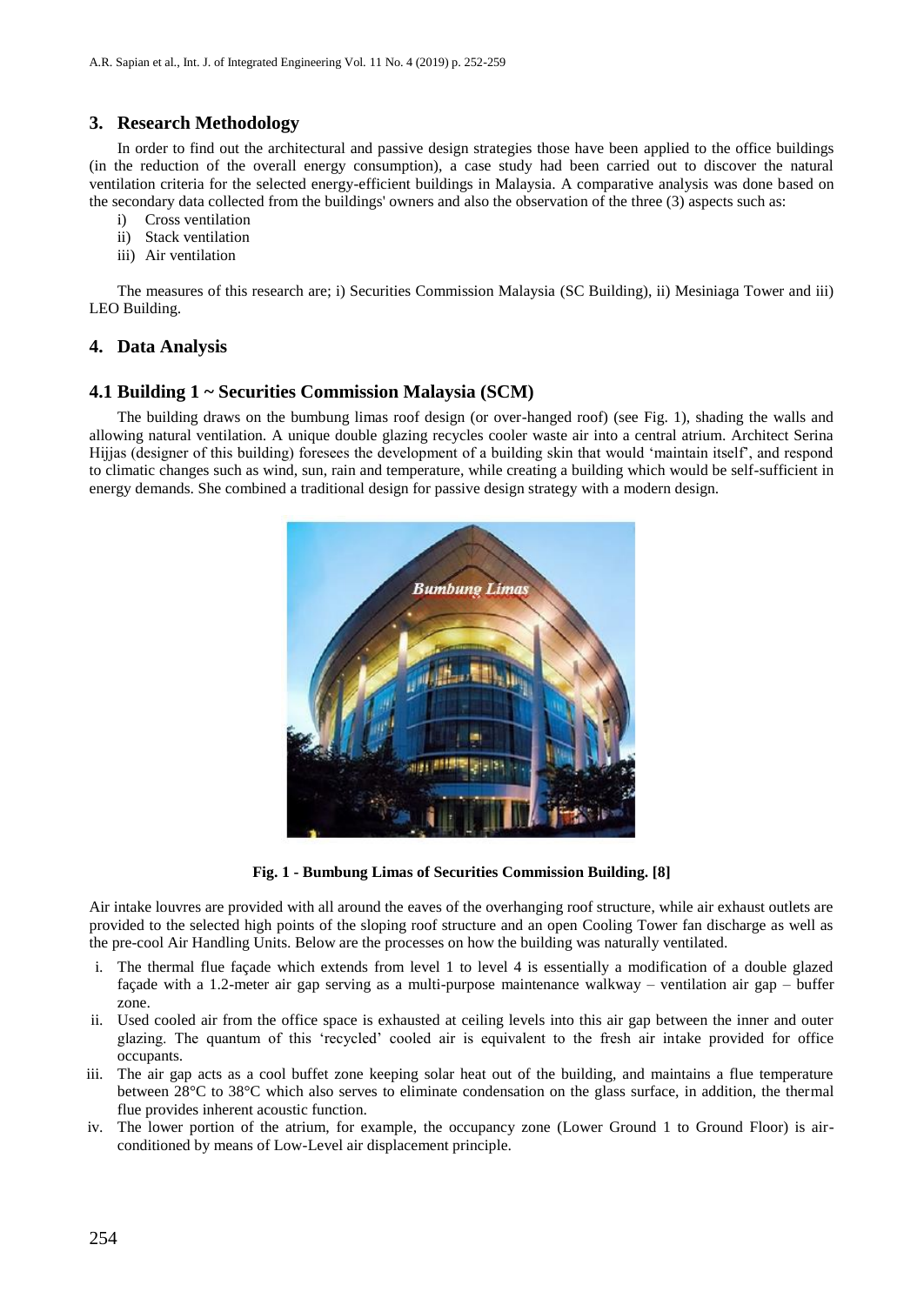- v. From the Level 1 to level 5, the hot air is allowed to stratify upwards to discharge via exhaust openings at Level 7. The temperature built up should be excessive temperature sensors installed at Level 6 atrium roof will trigger off the operation of 2 exhaust fans to accelerate and augment the 'natural' ventilation process.
- vi. Additionally, for the atrium area, a low-level displacement air-conditioning system was adopted whereby cold air is discharged at the ground level and re-circulated on the floor above. As a result, only the occupied zone is air-conditioned while hot air is allowed to stratify in the upper non-occupied zone. Thermostat-controlled fans are placed on top of the atrium to "bleed off" the hot air.



**Fig. 2 - Securities Commission building section. [9]**



**Fig. 3 - A study using computational fluid dynamics to model the facade's ventilation patterns.**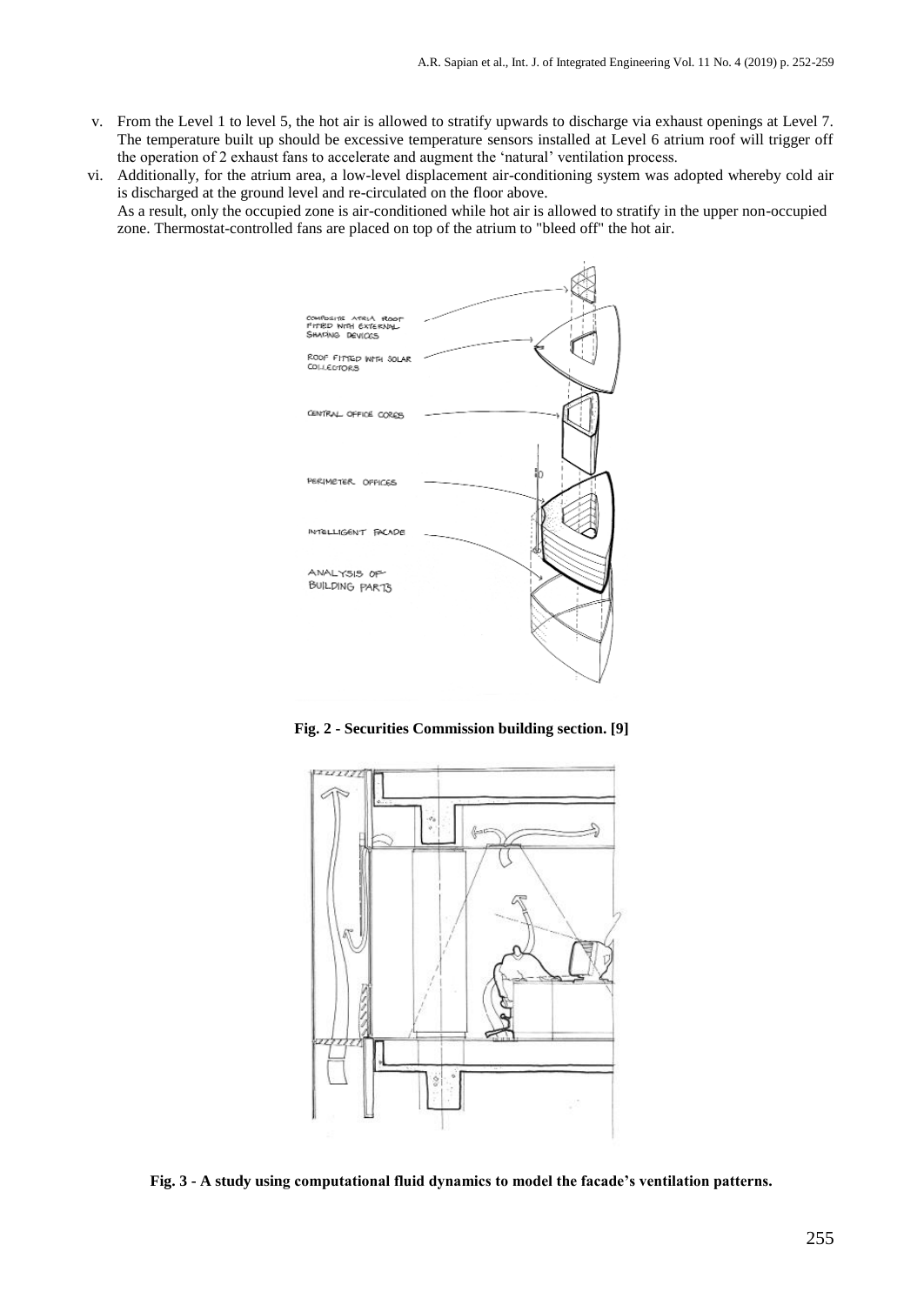## **4.2 Building 2 ~ Mesiniaga Tower (MT)**

The main office spaces for this high-rise building are naturally ventilated and air-conditioned. The building is equipped with a Building Automated System which controls energy features including air conditioning and is utilized to reduce energy consumption in equipment. Below are the methods of how the occupants can experience relief from the tropical heat and humidity through natural ventilation.

- i. Over 60 per cent of the workers has access to an opening window. They can experience natural ventilation via opening windows.
- ii. The articulation of the exterior surfaces and the circular shape (from stairways and lift lobbies to the toilet areas) of the tower enable air to reach the central core.
- iii. Balconies that are located in a spiralling configuration around the exterior are accessed via sliding doors that admit ventilation as well as daylight into the workstations.
- iv. Ventilation and fresh air are induced into the tower via sky-courts and open ceilings. The sky-courts are terraced areas providing a space in the building which can be viewed as a transitional area between inside and outside.
- v. By partially opening the top of the building, via a louvred sunroof, more wind movement and fresh air are induced into the spaces below. The sunroof also acts as a wind scoop to direct natural ventilation to the inner parts of the building as well as an exit for rising hot air.

The internal spaces of this building are not totally enclosed. The spaces can receive the cross ventilation, as well as daylight, providing cooling and a comfortable environment that relates to the tropical location.

## **4.3 Building 3 ~ LEO Building (LEO)**

At the top of the atrium is a solar wall, or "thermal flue". The two-storey wall was painted black internally and fixed with vertical glass glazing acts as a ventilation system driven by natural forces. Solar radiation heats up the black wall, which in turn heats up the air in an 800mm gap between the wall and the glass. The hot air rises as in a chimney and escapes through vents. The resulting vacuum "sucks" outside air into the ground level of the atrium through sliding doors. When this air passes through the sliding doors, a spray mist system emits water particles, thereby cooling the air by a couple of degrees [10].



**Fig. 4 - Two-storey black wall with vertical glass glazing [11].**

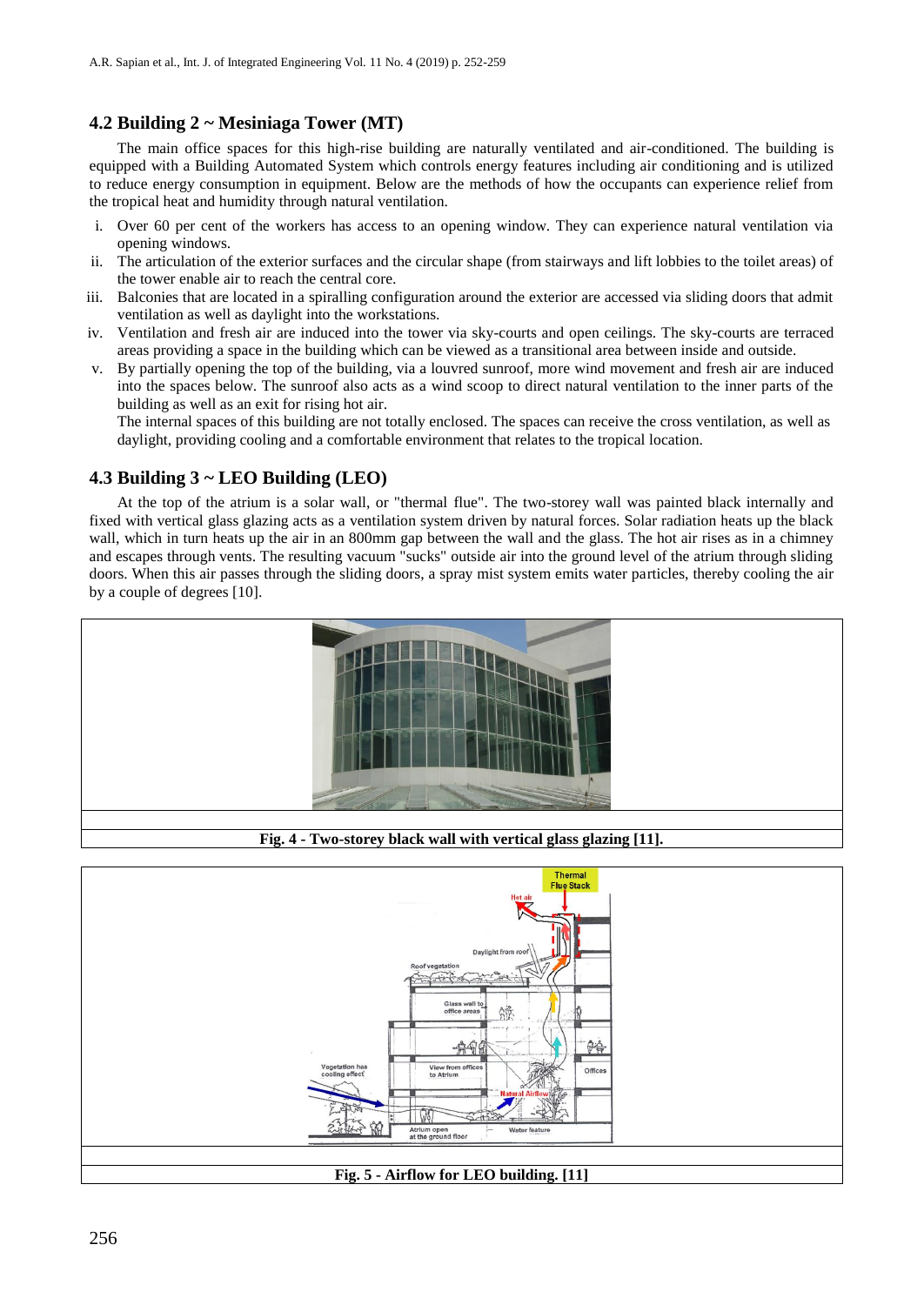## **5. Findings**

## **Table 1 - Comparisons between three selected office buildings based on design details to optimise cross ventilation proposed by MS1525:2007**

|                                                                                                                                                                     | <b>SCM</b> | <b>MT</b> | <b>LEO</b> |
|---------------------------------------------------------------------------------------------------------------------------------------------------------------------|------------|-----------|------------|
| Orientate the building to maximise<br>surface exposure to prevailing winds                                                                                          | N/A        | ✓         | N/A        |
| Provide inlets on the windward side<br>(pressure zone) and outlets on the<br>leeward side (suction zone)                                                            | N/A        | ×         | N/A        |
| Use architectural features like wing<br>walls and parapets to create positive<br>and negative pressure areas to induce<br>cross ventilation                         | N/A        |           | N/A        |
| Provide openings on opposite walls for<br>optimum<br>ventilation<br>cross<br>effectiveness. If this is not possible,<br>openings can be placed on adjacent<br>walls | N/A        | x         | N/A        |
| openings easily accessible<br>Make<br>and<br>operable by the occupants                                                                                              | N/A        | ✓         | N/A        |
| Avoid<br>obstructions between inlets<br>and<br>outlets                                                                                                              | N/A        | ×         | N/A        |
| Have equal inlet and outlet areas<br>to<br>maximise airflow                                                                                                         | N/A        | ×         | N/A        |
| Make outlet openings slightly larger than<br>inlet openings to produce higher air<br>velocities                                                                     | N/A        | ×         | N/A        |
| outlet openings<br>the<br>Locate<br>on<br>windward side at the occupied level                                                                                       | N/A        | ×         | N/A        |
| Use good site planning, landscaping<br>planting<br>strategies<br>and<br>to<br>tool<br>incoming air                                                                  | N/A        |           | N/A        |

#### **Table 2 - Comparisons between three selected office buildings based on design details to optimise stack ventilation proposed by MS1525:2007.**

|                                                                                                                                                                                                                                                                 | <b>SCM</b> | <b>MT</b> | <b>LEO</b> |
|-----------------------------------------------------------------------------------------------------------------------------------------------------------------------------------------------------------------------------------------------------------------|------------|-----------|------------|
| Provide<br>least<br>ventilation<br>two<br>at<br>openings, one closer to the floor (inlet)<br>and the other, higher in the space (outlet)                                                                                                                        | ✓          | N/A       |            |
| Maximise the vertical distance between<br>these two sets of openings. Increasing<br>the differential height will produce better<br>airflow                                                                                                                      | ✓          | N/A       |            |
| Provide equal inlet and outlet areas to<br>maximise airflow                                                                                                                                                                                                     | x          | N/A       | ×          |
| Provide adequate openings in stairwells<br>or other continuous vertical elements so<br>that they can work as stack wells. Such<br>spaces may be used to ventilate adjacent<br>spaces because their stack height allows<br>them to displace large volumes of air |            | N/A       |            |
| Use louvres on inlets to channel air<br>intake                                                                                                                                                                                                                  | x          | N/A       |            |
| Use architectural features like<br>solar<br>chimneys to effectively exhaust the hot<br>indoor air                                                                                                                                                               | ×          | N/A       |            |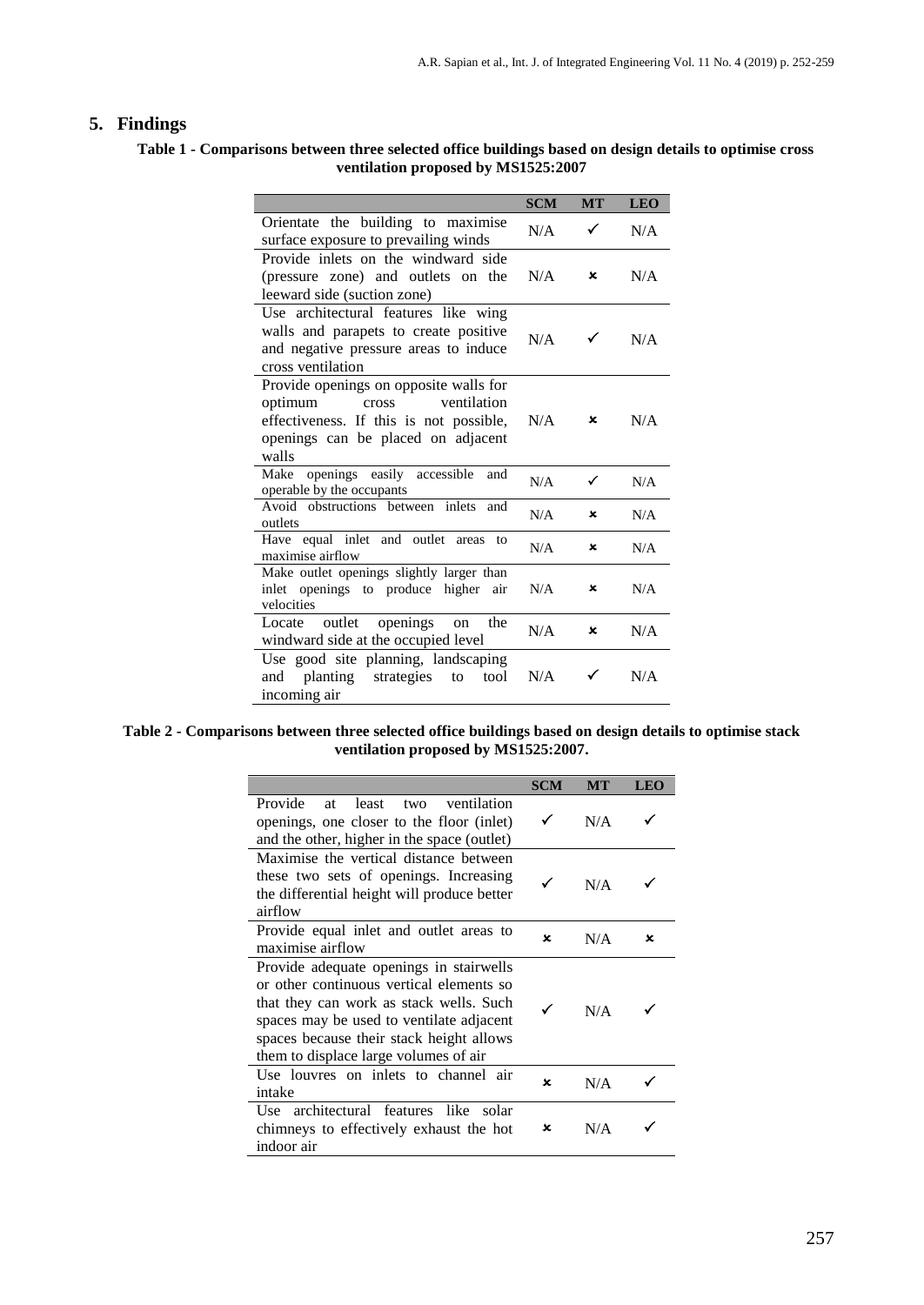These three buildings have been designed by allowing natural ventilation. Wind can blow air through the openings of the building. For example, Securities Commission building was designed with the over-hanged roof. This type of roof allows natural air ventilation comes inside the building atrium and cools the interior area. Mesiniaga Tower was designed with the opening at the stairways, lift lobbies and the toilet areas to allow natural ventilation. While the LEO Building uses the natural forces of wind to deliver fresh air into buildings or frequently referred to as the 'stack effect'.

Natural ventilation applied to Securities Commission building and LEO building is thru stack ventilation (buoyancy-driven). The air forces happen when the heat built-up in the atrium naturally causes air buoyancy. Cooler air entering from the bottom of the atrium will displace the hot air. Convective air 'flushing' at night leaves cooler air in the morning to absorb heat generated in the atrium space slowing the rate of heat radiation to the hall. For LEO building, black-wall helps to maximize the airflow, so the cooling process will be faster.

Mesiniaga Tower is a high rise energy-efficient office building. For this building, wind can naturally ventilate when it flows through the circulation corridors and balconies. The passive design strategy for Mesiniaga Tower is quite different compared to the Securities Commission Building and LEO Building because it is a high rise building. According to [12], the urban location has a potential to retain the wind pressure on the building surfaces. While at the lower levels, the wind pressure is reduced to 60-70%. This finding is evident if the comparison is made between tall buildings in urban and open areas (rural).

|                        | <b>SCM</b>                                                                                           | <b>MT</b>                                                                                                                                           | <b>LEO</b>                                                  |
|------------------------|------------------------------------------------------------------------------------------------------|-----------------------------------------------------------------------------------------------------------------------------------------------------|-------------------------------------------------------------|
|                        | Over-hanged roof<br>design - air intake                                                              | <b>HIGHRISE</b><br><b>BUILDING</b>                                                                                                                  | The solar wall on top of the<br>atrium (thermal flue) $- a$ |
|                        | louvres are provided<br>with all around the<br>eaves of the<br>overhanging roof<br>structure         | Wind can naturally<br>ventilate when it flows<br>through the circulation<br>corridors and balconies.                                                | ventilation system driven by<br>natural forces              |
| Natural<br>Ventilation | Thermal flue façade<br>- a modification of a<br>double glazed<br>façade serves as a<br>multi-purpose | The articulation of the<br>exterior surfaces and the<br>circular shape of the<br>tower enable air to reach<br>the central core.                     |                                                             |
|                        | maintenance<br>walkway,<br>ventilation air gap<br>and buffer zone.                                   | Opening window $-$<br>allow natural ventilation<br>Sky-courts and open<br>ceilings - allow<br>ventilation and fresh air                             |                                                             |
|                        |                                                                                                      | A louvred sunroof $-$<br>allows more wind<br>movement and fresh air<br>are induced into the<br>spaces below and also<br>acts as an exit for hot air |                                                             |

#### **6. Summary and Conclusion**

**Table 3 - The difference method of natural ventilation for the building samples.**

Even the building designs of these three (3) buildings are the difference, the principles of allowing naturally ventilated are met with MS1525:2007. All three selected energy-efficient office buildings have been designed by allowing natural ventilation. Natural ventilation applied to Securities Commission building and LEO building is thru stack ventilation (buoyancy-driven). While the LEO Building uses the natural forces of wind to deliver fresh air into buildings or frequently referred to as the 'stack effect'.